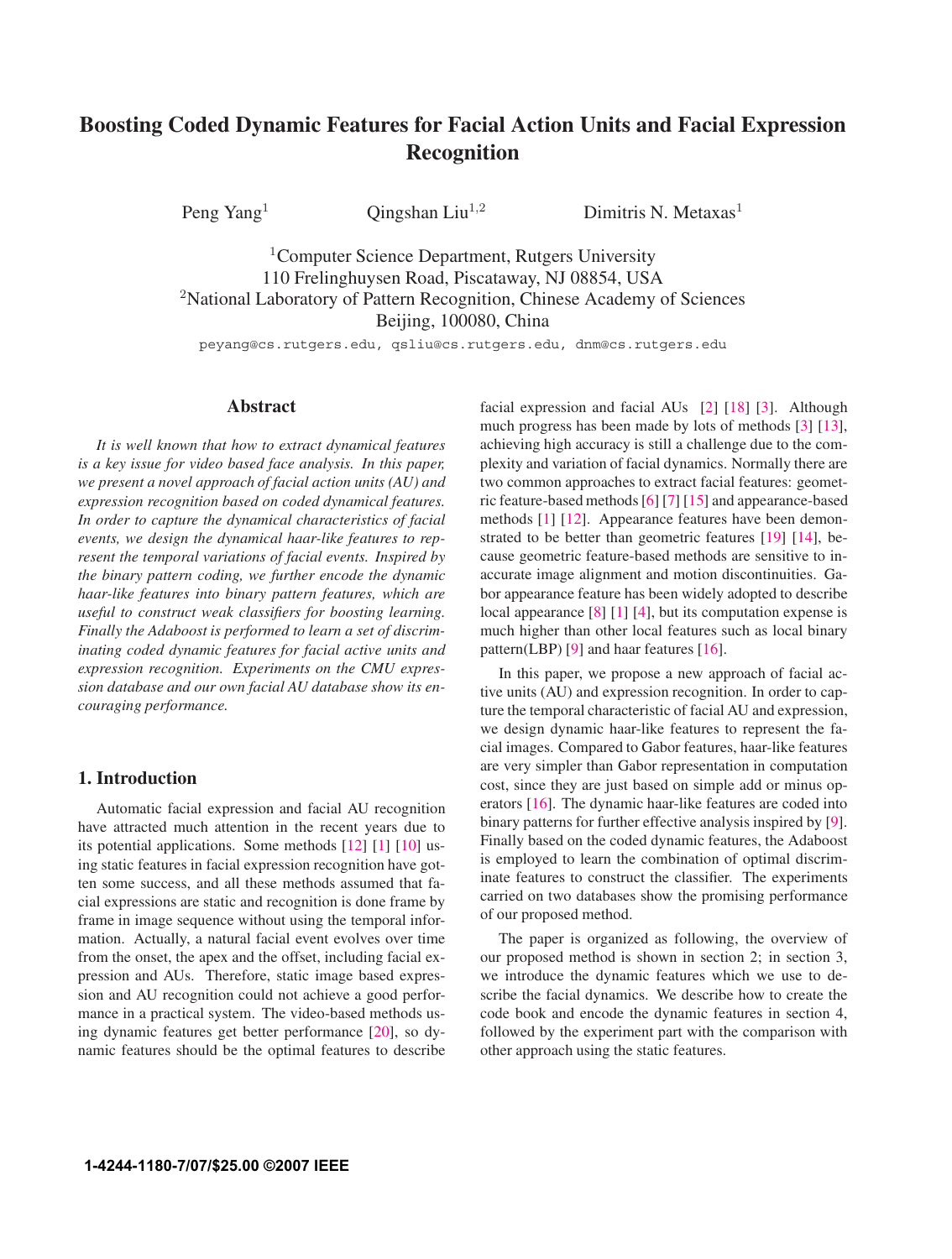#### **2. Overview of the Proposed Approach**

Since facial AU and expression variations are dynamical in the temporal domain, using the variations of temporal information for facial AU and expression recognition is a trend [5]. In this paper, we propose a novel framework for facial AU and expression recognition based on coded dynamical features. Figure 1 illustrates the structure of our framework, which has three main components: dynamical feature extraction, coding dynamical features, and Adaboosting learning. For the component of dynamical feature extraction, we design dynamical Harr-like features to capture the temporal variations of facial AUs and expressions. Inspired by the binary pattern coding [9], we analyze the distribution of each dynamcial haar-like feature, and we create a code book for it. According to the code books, the dynamical haar-like features are further mapped into binary pattern features. Finally the Adaboost is used to learn a set of discriminating coded features for facial AU and expression recognition.



Figure 1. The structure of the proposed framework.

## **3. Dynamical Haar-like Feature Representation**

Haar-like feature achieved a great performance in face detection [16]. Considering its much lower computation expense compared with Gabor features, we exploit the haarlike features to represent face images, and extend it to represent the dynamic characteristic of facial expression and AU. Figure. 3 shows the example of extracting haar-like features in a face image. The dynamical Harr-like features are built by two steps: (1) Thousands of haar-like features are extracted in each image frame. (2) The same haar-like features in the consecutive image frames are combined as the dynamic features. Figure. 2 shows the flowchart of dynamical Harr-like features, and the details are described in the following.

For simplicity, we denote one image sequence  $I$  with  $n$ frames, and each frame with the label  $I_i$ , where i is the index of the frame. We set  $H$  as the haar-like feature set which includes all the haar-like features in one face image. For each haar feature in frame  $I_i$ , we give it label  $h_{i,j}$ , where i is the index of the frame and  $j$  is the index of the haar-like feature in the feature set H.

Based on each harr-like feature  $h_{i,j}$ , we build a dynamical Harr-like feature  $u_{i,j}$  in the temporal domain as  $u_{i,j} = \{h_{i-k,j}, h_{i-k+1,j}, \ldots, h_{i+k,j}\}.$  Figure. 4 shows an illustration. We call each  $u_{i,j}$  as a dynamical feature unit. The temporal variation of facial AUs and expressions can be effectively described by all the all the  $u_{i,j}$ s.



Figure 3. Example of Haar-like features superimposed onto a face image



Figure 4. Example of one dynamic feature unit  $u_{i,j}$  in an image sequence

#### **4. Coding the Dynamic Features**

As mentioned above, a dynamic feature unit is composed of a set of haar-like features in the same position. Thus, each dynamical unit is a feature vector. In this paper, we further code a dynamic feature unit into a binary pattern inspired by [4] [9]. This coding scheme has two advantages: 1) Constructing weak learner for Ababoost learning with one feature is easier than with a feature vector; 2) the proposed binary coding is based on statistical distribution of training samples, so it is robust to noise.

We create the code books for each facial expression and each AU based on the training samples. First, we analyze the distribution of each feature unit  $u_i$  under each expression or each AU, and then the mean  $\mu$  and the variance  $\sigma$  can be estimated from this distribution. The gaussian distribution  $N_i(\mu, \sigma)$  is adopted to estimate the distribution of the feature unit  $u_i$ . Then we obtain the code book  $B_k(N_1(\mu_1, \sigma_1), N_2(\mu_2, \sigma_2), ..., N_m(\mu_m, \sigma_m))$  for all of them under corresponding expression or AU, where  $k$  is the label of the different expressions or AUs,  $j$  is the index of the feature unit and  $m$  is the size of the feature set  $H$ . Based on the code book, we can map the each dynamical haar-like feature  $h_{i,j}$  to  $\{1,0\}$  pattern by the formula 1: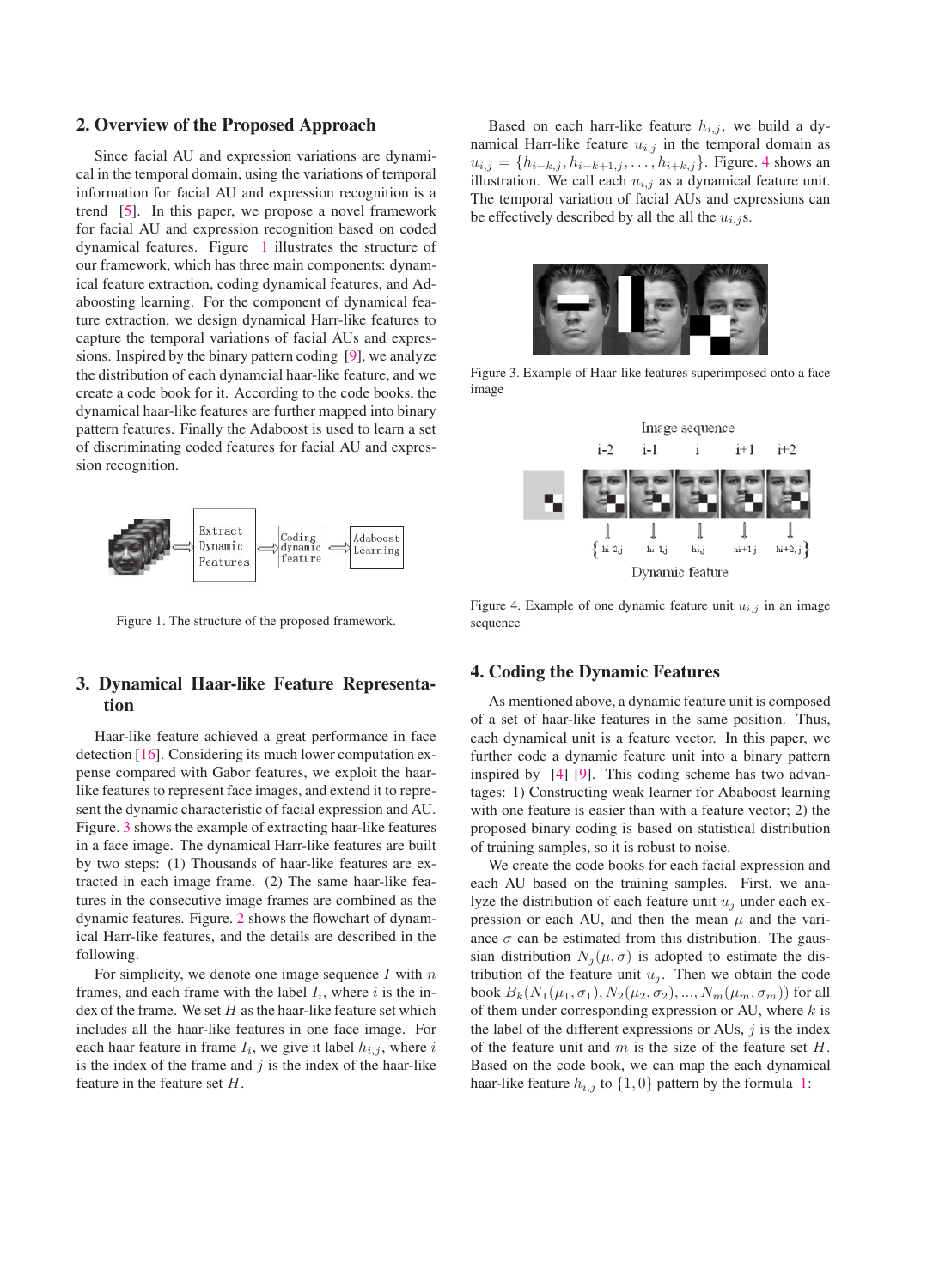

Figure 2. The flowchart of dynamic features extraction

$$
C_{i,j} = \begin{cases} 0 & \text{: if } \frac{\|h_{i,j} - \mu_j\|}{\sigma_j} > T \\ 1 & \text{: if } \frac{\|h_{i,j} - \mu_j\|}{\sigma_j} < T \end{cases} \tag{1}
$$

where *T* is the threshold, because the standard normal gaussian distribution  $x \sim N(0, 1)$ ,  $Pr(||x|| \leq 1.65) = 95\%,$ therefore we set  $T = 1.65$  in our experiments to cover almost all the positive example.

Based on the formula 1, we can map one haar-like dynamic feature unit  $u_{i,j}$  to one binary pattern  $T_{i,j}$ . Figure. 5 gives the procedure of creating the coded feature *T*.

$$
T_{i,j} = \{C_{i-L,j}, C_{i-L+1,j}, ..., C_{i,j}, ..., C_{i+L-1,j}, C_{i+L,j}\}\tag{2}
$$



Figure 5. Example of coding one dynamical feature unit  $u_{i,j}$ 

## **5. Boosting the Coded Dynamic Features**

Since there exist thousands of dynamical coded features, a set of discriminating features should be selected to construct the final classifier. In this paper, we use the Adaboost learning to achieve this goal, and the weak learner is built on each coded feature as in [16]. For each expression, we set the image sequences of this expression as the positive examples, and the image sequences of other expressions as the negative samples. Therefore, one classifier for each expression can be built based on the corresponding coded features. The learning procedure is in Figure. 6. The testing procedure is displayed in the Figure. 7. Our expression performed a 6-way forced choice between the following emotion categories: Happiness, sadness, surprise, disgust, fear, anger, AdaBoost performed binary decision tasks. Six Adaboosts were trained to discriminate each emotion from other things.

1. Given example image sequences  $(x_i, y_i), ..., (x_n, y_n)$ ,  $y_i \in \{1,0\}$  for specified expression and other expressions respectively.

- 2. Initialize weight  $D_t(i)=1/N$ .
- 3. Get the dynamic features on each image sequence.
- 4. Code the dynamic features based on the corresponding code book, and get  $T_{i,j}$ . Build one weak classifier on each coded feature.
- 5. Use standard Adaboost to get strong classifier  $H(x_i)$ . Figure 6. Learning procedure based on AdaBoost.

### **6. Experiments**

To evaluate the performance of the coded dynamic features, two databases are used in our experiment. The first one is the CMU Cohn-Kanade facial expression database, and another one is the our facial AU database. Psychophysical studies indicates that basic emotions have corresponding universal facial expressions across all cultures, and there is a set of prototypic emotional expressions such as disgust, fear, happiness, surprise, sadness and anger. These six expressions have the strong correlation with just a set of AUs, therefore we just do some experiments on those AUs for AU recognition. In our experiments, we use Viola's [16] method to detect face and normalize the face automatically based on the location of the eyes.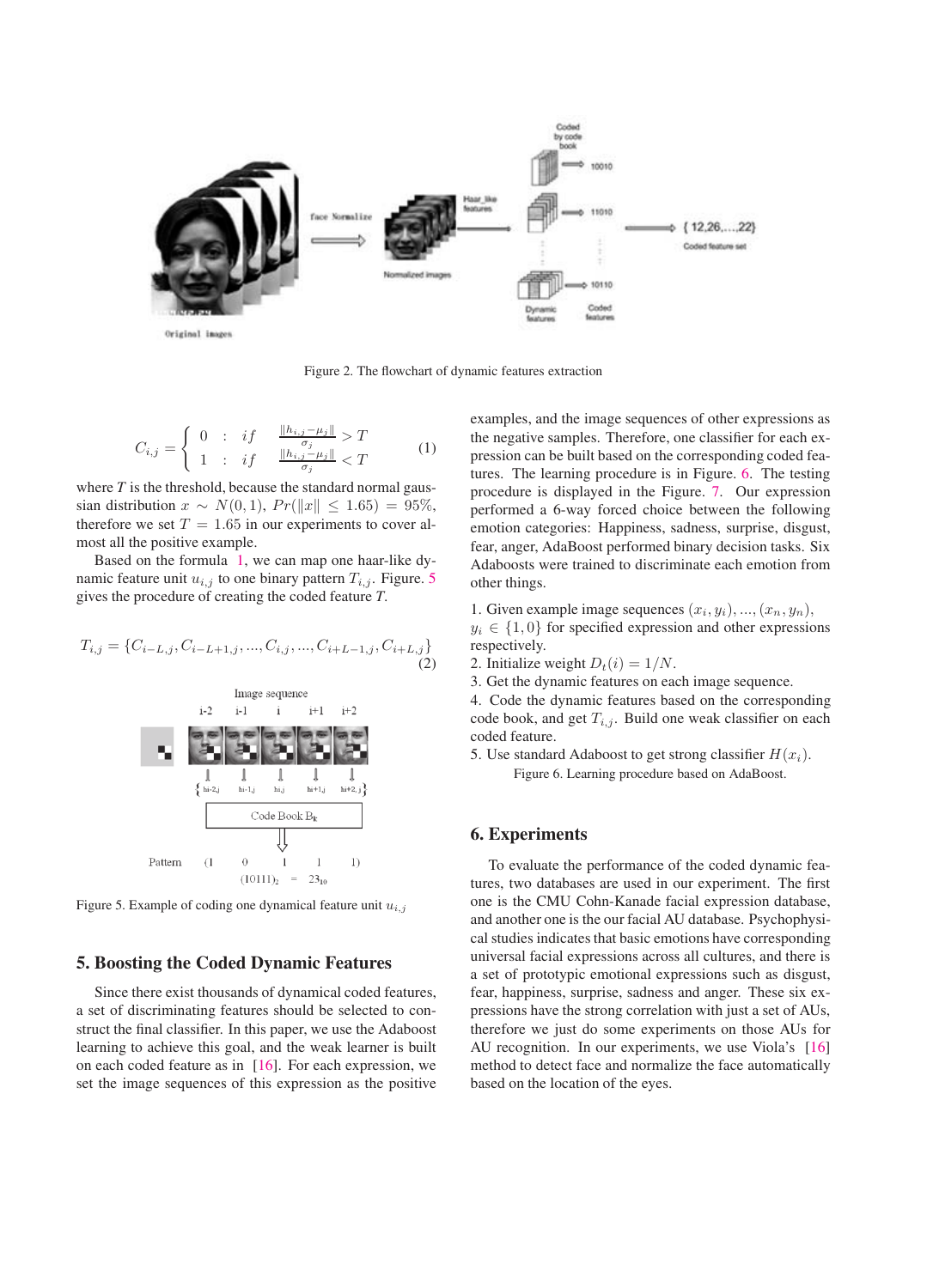

Figure 7. The procedure of the expression recognition

#### **6.1. Experiment on Facial Expressions**

The Cohn-Kanade Facial Expression Database[9] consists of 100 university students aged from 18 to 30 years, of which 65% are female, 15% are African-American, and 3% are Asian or Latino. Subjects are instructed to perform a series of 23 facial displays, six of which are prototypic emotions mentioned above. For our experiments, we select 300 image sequences from the database. The selection criterion is that a sequence could be labeled as one of the six basic emotions.The sequences come from 96 subjects, with 1 to 6 emotions per subject. For each sequence, the 8∼12 frames previous peak are used, we randomly select 60 subjects as the training set, and the rest subjects as the testing set. Face image is normalized to  $64 \times 64$  based on the experiment result of Tian [13], the examples are shown in Figure. 8.



Figure 8. Examples of six basic expressions.(Anger, Disgust, Fear, Happiness, Sadness and Surprise

On the training set, we analyze the distribution of feature units under each expression, therefore we get 6 code books for 6 expressions. According to the specified code book, we get the binary sequence for each subject under the corresponding expression. In this experiment, we set the coded feature as

$$
T_{i,j} = \{C_{i-2,j}, C_{i,j}, C_{i+2,j}\}\tag{3}
$$

and ignore the previous frame  $i - 1$  and posteriors frame  $i + 1$  because there is almost no difference between two neighbored frames.

In [12] [17], they gave some recognition ratio on each expression or AU, however, we can not see the false alarm from their results. To evaluate the real performance of our method, ROC curve is used in our experiment to evaluate the performance. In order to show the advantage of the coded dynamic feature, we use the Adaboost and static Haar

Table 1. The Area under the ROC curves (Expression)

| Expression | Static feature | Coded dynamic feature |
|------------|----------------|-----------------------|
|            | + AdaBoost     | + AdaBoost            |
| Angry      | 0.856          | 0.973                 |
| Disgust    | 0.898          | 0.941                 |
| Fear       | 0.841          | 0.916                 |
| Happiness  | 0.951          | 0.9913                |
| Sadness    | 0.917          | 0.978                 |
| Surprise   | 0.974          | 0.998                 |

features in each image frame on the same training and testing data set. Figure. 9 reports the results, and we can see the ROC curves on the coded dynamic feature are much better the ones on the static feature. And the area under the ROC curves is listed in the table 1.

#### **6.2. Experiment on Facial AUs**

According to Ekman's Group description method of Facial Action Coding System (FACS) [11], totally there are 71 primitive units, called Action Unit(AU). Based on them, any expression display can be represented by a single AU or a combination of several AUs. We test our approach on the our facial AUs database, this data set has spontaneous facial expressions from freely behaving individuals and it is labeled by psychological experts. The data set consisted of 300 Gigabytes of 640 x 480 color images, 8 bits per pixels, 60 fields per second, 2:1 interlaced. We have 33 subjects in current data set. Because there are few samples for some AUs, in our experiments, we just focus on 8 AUs: AU1, AU2, AU4, AU5, AU10, AU12, AU14 and AU20. The examples are shown in Figure. 10. We randomly select 22 subjects as the training set, and the other 11 subject as the testing set. Similar to the experiment on the facial expression recognition, we analyze the distributions of feature units under each AU, and get 8 code books for 8 AUs. We use the same code feature  $T_{i,j}$  as in (3). To show the advantage and the power of the coded dynamic features, we use the static haar features in a single frame, training is done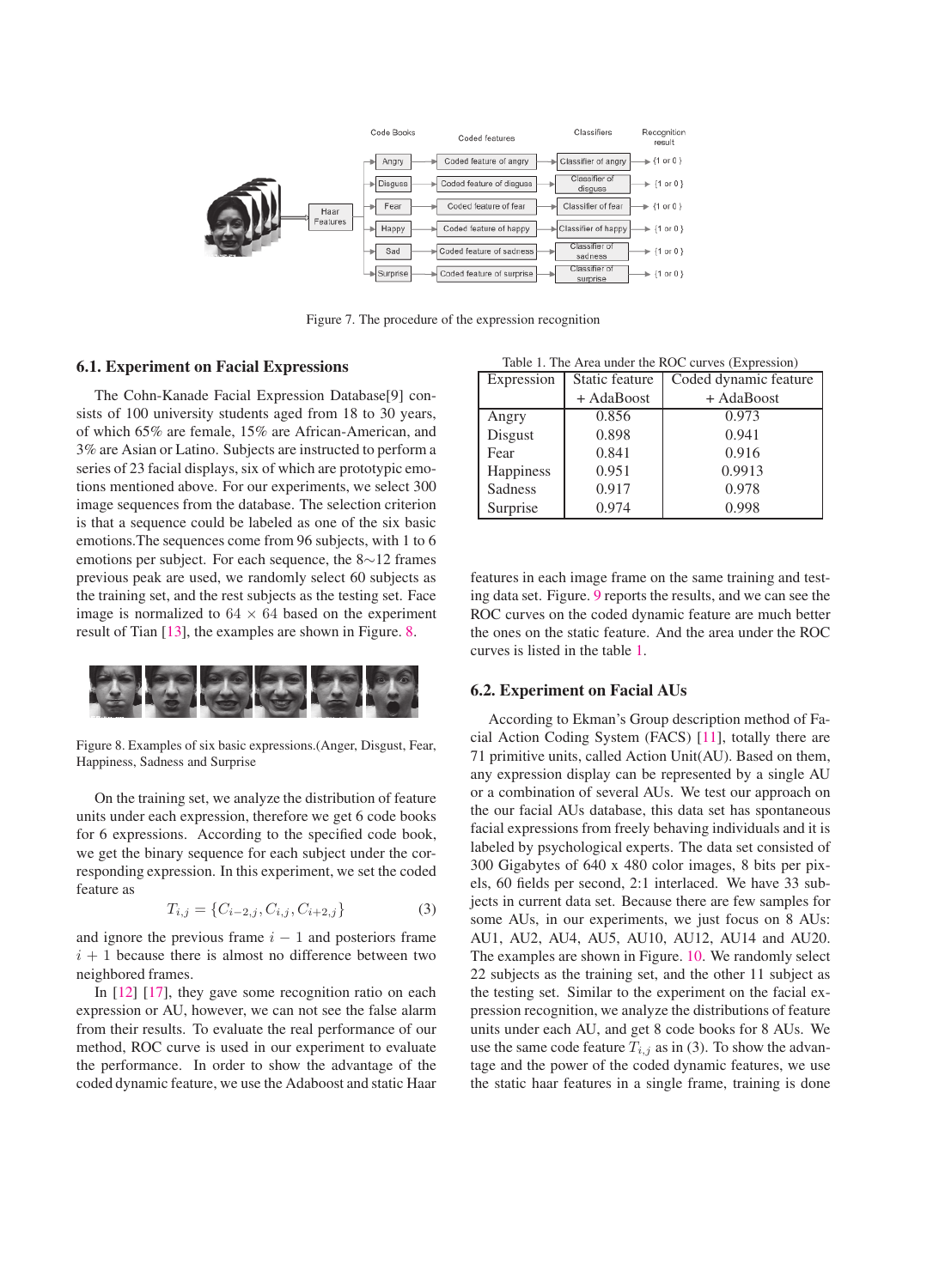

Figure 9. ROC curves of expression based on coded dynamic features and static features

on the same training set and test on the same testing set. The ROC curves are reported in Figure. 11, we can clearly see the coded dynamic feature is much better than the static feature. And the area under the ROC curves is listed in the table 2.



Figure 10. ROC curves of expressions based on coded dynamic features and static features

## Table 2. The Area under the ROC curves (AUs)

| <b>AUs</b>  | Static feature | Coded dynamic feature |
|-------------|----------------|-----------------------|
|             | + AdaBoost     | + AdaBoost            |
| AU1         | 0.718          | 0.7715                |
| AI12        | 0.714          | 0.784                 |
| AIJ4        | 0.606          | 0.8213                |
| AU5         | 0.652          | 0.7386                |
| AIJ10       | 0.660          | 0.663                 |
| AI12        | 0.850          | 0.8624                |
| AU14        | 0.735          | 0.7748                |
| <b>AU20</b> | 0.601          | 0.7163                |

of discriminating coded features to construct the final classifier. Experiments on the CMU facial expression database and our own facial AU database showed that the proposed method has a promising performance. In addition, this method can be easily extended to video based face recognition.

## **7. Conclusions**

This paper presented a novel approach for video based facial AU and expression recognition, which is based on coded dynamical features. We first extracted dynamical Haar-like features to capture the temporal information of facial AUs and expressions, and then further coded them into binary pattern features inspired by the binary pattern coding. Finally the Adaboost was performed to learn a set

#### **References**

[1] M. Bartlett, G. Littlewort, I. Fasel, and J. Movellan. Real time face detection and facial expression recognition: Development and applications to human computer interaction. *Proc. of Intl Conf. CVPR Workshop on Computer Vision and*